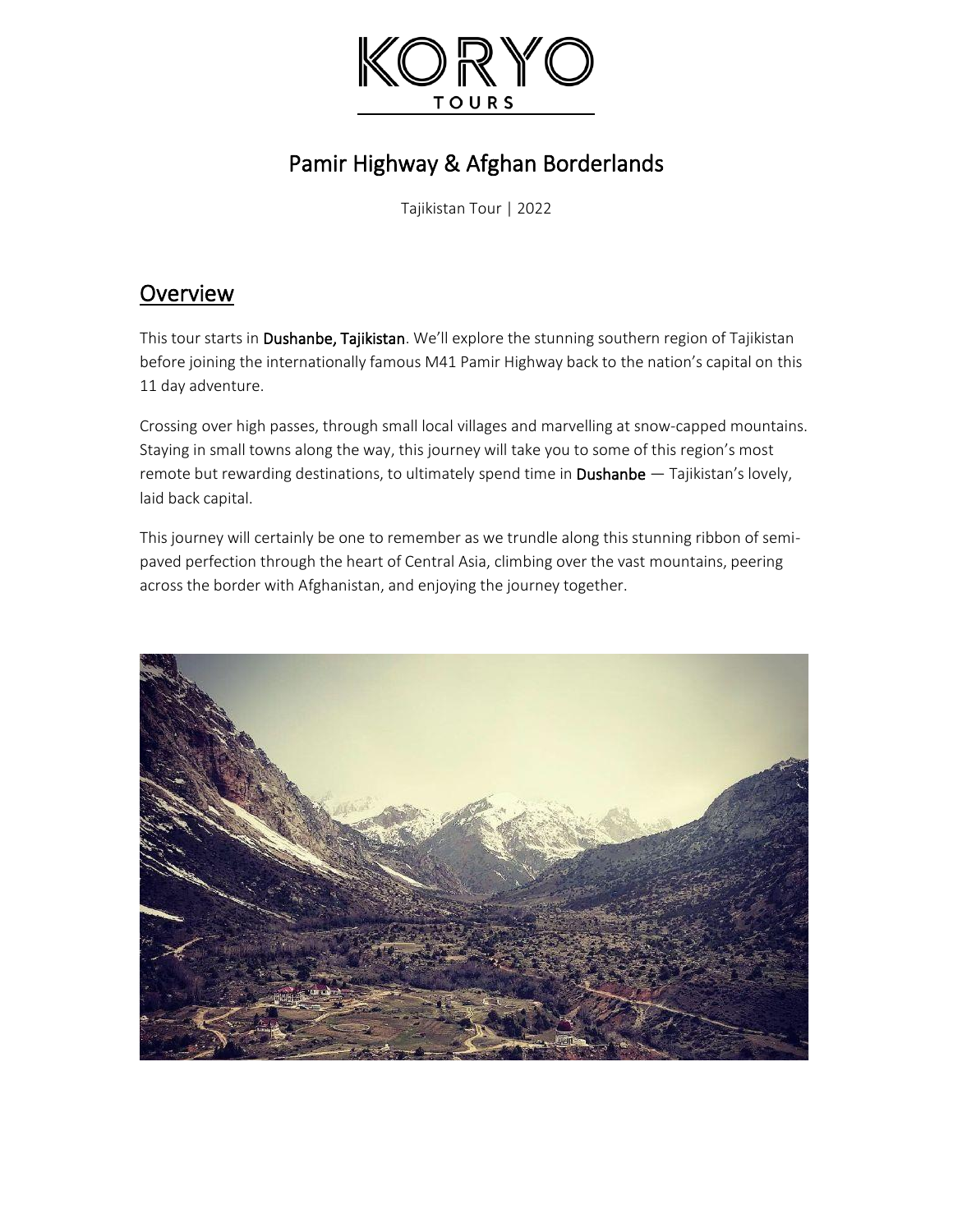

# What's Included?

## Included:

- All Listed Meals
- All Listed Accommodation
- Drivers and Vehicles
- Local Guide
- Western Tour Leader
- Entrance Fees
- National Park Entrance Fees

#### Not Included:

- Flights to/from Tajikistan
- Travel Insurance
- Snacks/Drinks/Extra Expenses
- Tips for Guides
- Tajik Visa Advice/Support Available

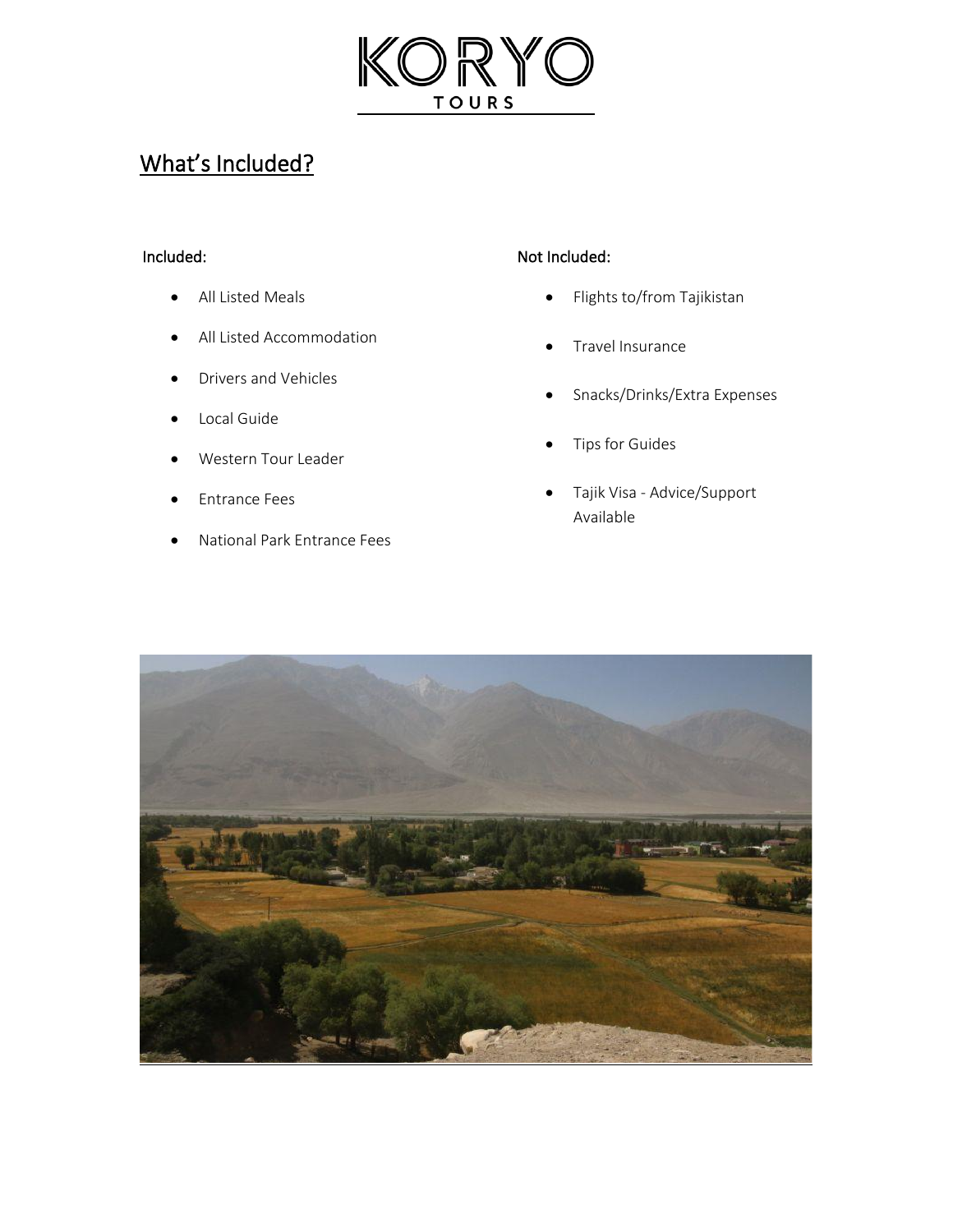

## **Itinerary Overview**

*Check out the brief overview of our Pamir Highway – Mountain Crossroads Tour – or scroll down to see the in-depth run through of each day of the trip.*

- Day 1. Arrival in Dushanbe
- Day 2. Dushanbe to Qal'ai Khumb
- Day 3. Cal'ai Khumb to Khorogh
- Day 4. Drive to Langar
- Day 5. **Day 5.** Langar to Ishkashim
- Day 6. **Ishkashim to Khorogh**
- Day 7. Khorogh City Tour
- Day 8. Drive to Qal'ai Khumb
- Day 9. Cross the Khaburabot Pass
- Day 10. Return to Dushanbe
- Day 11. Departure Day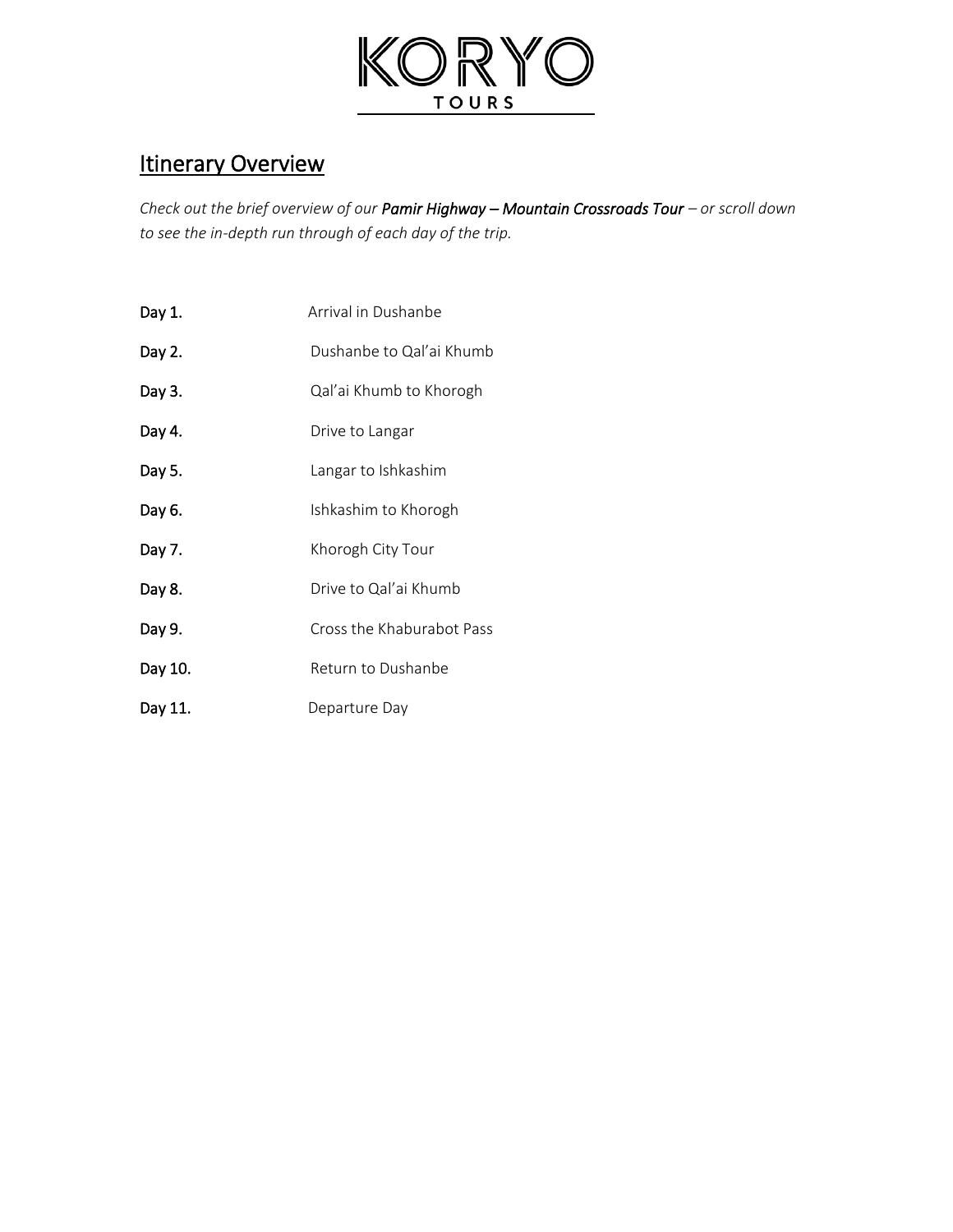

*Saturday August 20*

#### *Arrival Day in Dushanbe*

After arrival in Dushanbe, Tajikistan, all travellers will be met at the International Airport in the capital for transfer to the hotel.

After some time to relax in our local hotel, the whole tour group will meet for a pre-tour briefing where we'll discuss the upcoming adventure as a group before allowing you some free time in Tajikistan's laid back capital, Dushanbe. Alternatively, you can take the afternoon to recover from any jet-lag before our adventure begins early the following day.

**Accommodation:** *3-4 Star Hotel*

**Included Meals:** *Lunch, Dinner*

*For more information about the accommodation on this tour, check out the 'Accommodation' Tab on the Tour Page.*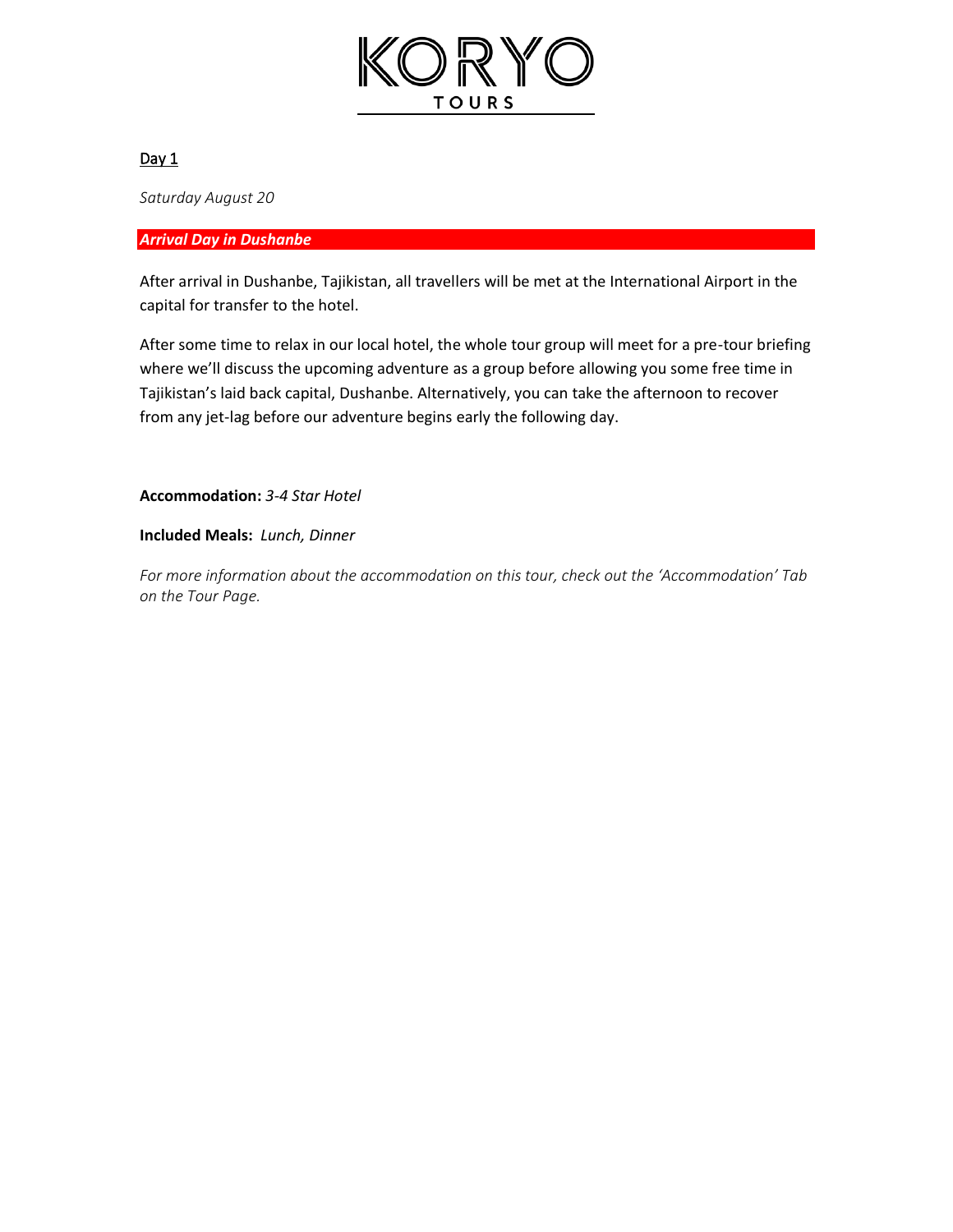

*Sunday August 21*

#### *Dushanbe to Qal'ai Khumb*

This morning we're up and our early as our journey into the heart of southern Tajikistan begins in earnest.

Our first step will be the small town of **Norak**, home to the **Norak Dam**. Formerly the tallest dam in the world, it was completed in 1980 under the communist administration of the Tajik SSR. Today, it remains the second-largest man-made dam in the world, and a wonderful highlight for us as we trundle through the rural provinces south of Dushanbe.

Following our dam visit, we'll stop at the small town of **Danghara**, home to a fascinating local bazaar and an ancient fortress – we'll stop first at the bazaar to mingle with local Tajiks and purchase all manner of goods, as well as any supplies we may need for our onward journey.

Leaving the **Danghara Bazaar**, we'll make our wa to **Khulbuk Fortress**; this ancient fortress is seen by many as a symbol of ancient civilization in Tajikistan – formerly a palace for the local ruler, it has been heavily reconstructed to show visitors the original gradiosity which the palace once commanded.

Departing Khulbuk, we'll arrive at the town of **Kulob** where we'll head straight to the local **museum** to learn about the history of the region, and the town itself. Following on from the museum, we'll stop by a beautiful **mosaic of Vladimir Lenin**, harking back to the days of the Soviet Union, before we trundle onwards, leaving Kulob, destined for our overnight stop – the city of **Qal'ai Khumb**.

**Accommodation:** *Karon Palace Hotel*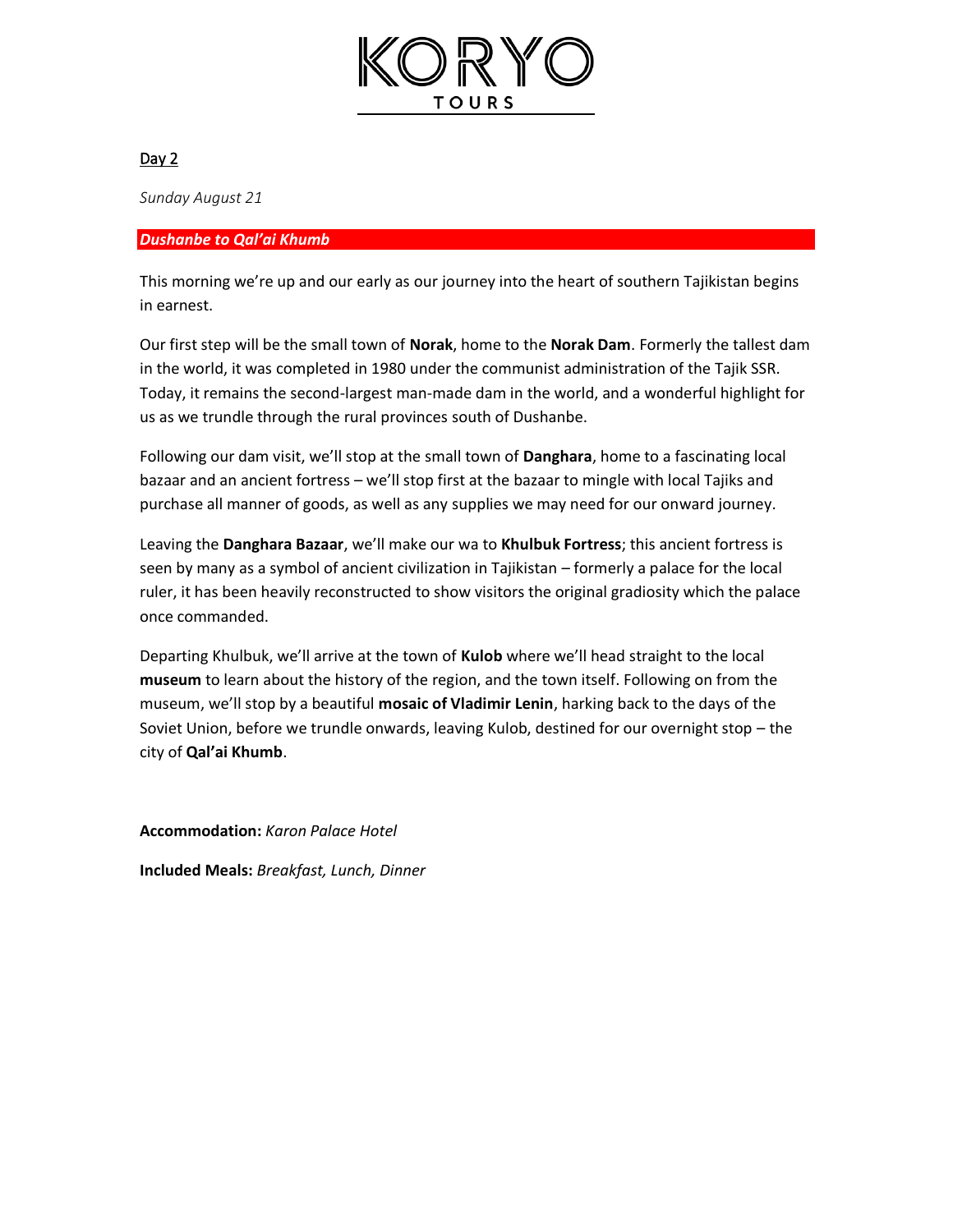

*Monday August 22*

#### *Qal'ai Khumb to Khorogh*

This morning we'll say goodbye to Qal'ai Khumb, although don't worry, we'll pass back through this regional centre on our return to Dushanbe. However, today we're venturing further into the mountainous heart of Tajikistan as we shadow the border between Afghanistan and Tajikistan on our way to the city of Khorogh.

On the way, we'll visit the village of Rushon where we'll have the chance to visit local family homes and see how locals live in this far flung corner of Central Asia. Local people across this region are very friendly and welcoming. We will not be there to exoticise them but to interact, and hear what their lives are like, to learn and experience even in brief moments a little bit of commonality – you'll see when we are there what a treat this can be!

Following our visit to Rushon, we'll make a stop at Khorogh Airport – famed locally for its difficult approach and requirement for special training for pilots landing at this airport.

**Accommodation:** *Hotel Zafar*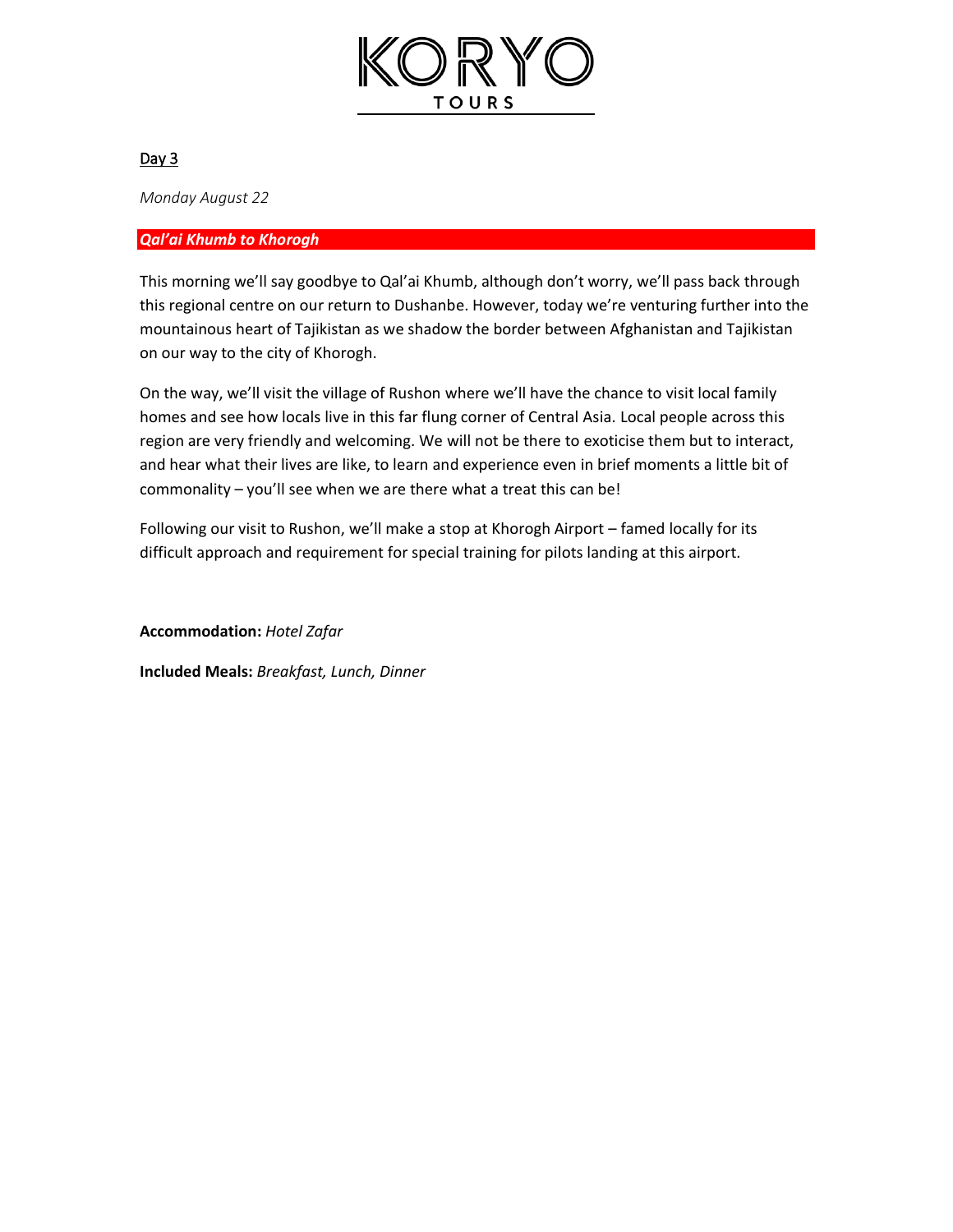

*Tuesday August 23*

#### *Drive to Langar*

This morning, we'll set out along the internationally famed **M41 Pamir Highway**. This ribbon of tarmac stretches from the Tajik capital, Dushanbe, through the mountains of eastern Tajikistan and the Pamiri region, finally ending in Tajikistan's northern neighbour, Kyrgyzstan.

We'll traverse mountain passes, deep valleys, all to reach our destination today. **Langar**.

Not to be confused with the village of the same name just across the border in Afghanistan, we'll spend the night peering over the Afghan border – marked by the Panj River, which will be our guide through this part of Tajikistan in the coming days.

**Accommodation:** *Local Guesthouse*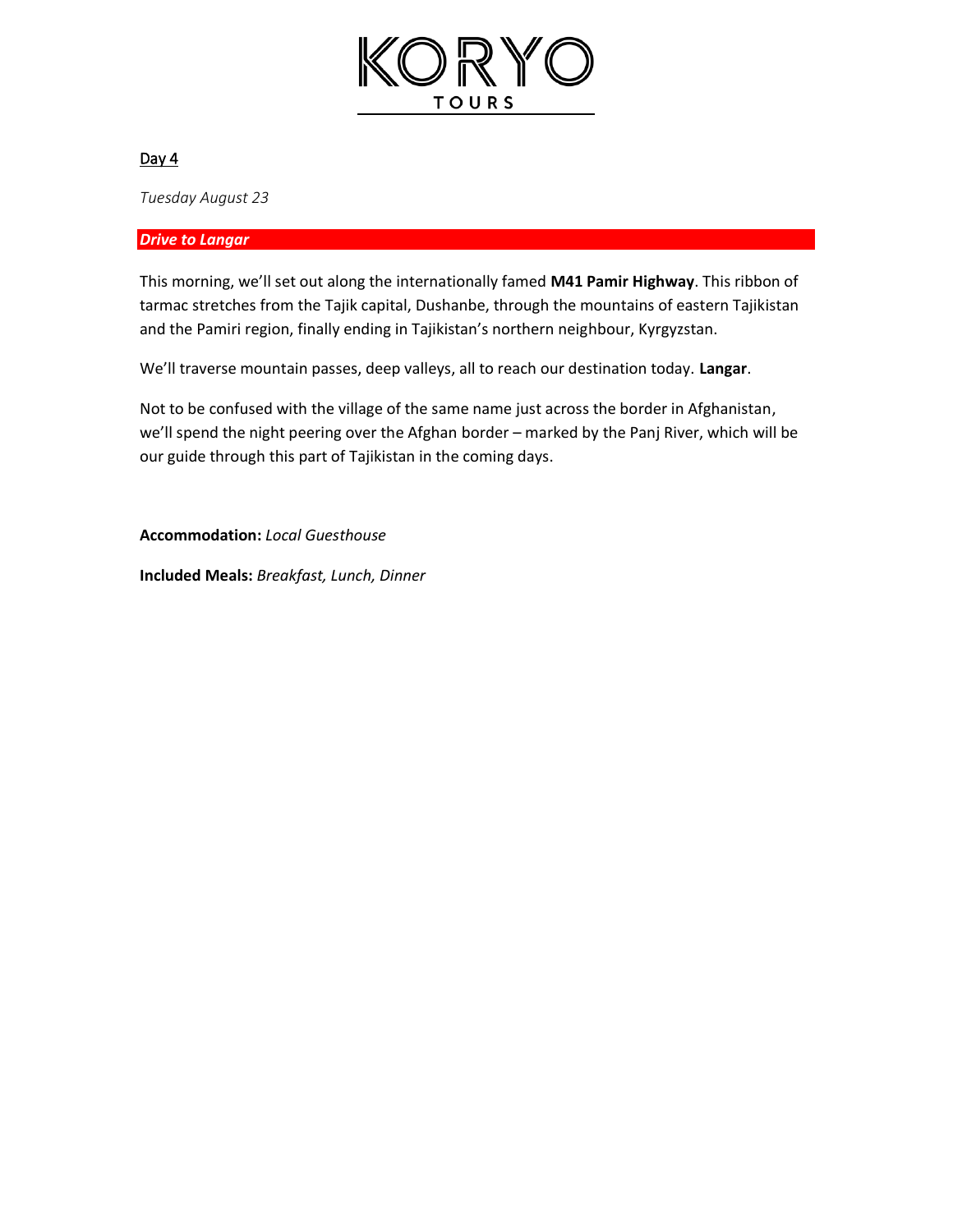

*Wednesday August 24*

#### *Langar to Ishkashim*

We're up bright and early this morning as we venture out along the **Panj River**, the border between the Republic of Tajikistan and Afghanistan.

As we trundle along the road, stopping for photos of the mysterious land beyond the river, we'll stop at **Vrang village** – a small settlement near the border, home to the **Buddhist Stupa**. Thought to have been constructed in the  $6<sup>th</sup>$  century, the stupa is a sign that Buddhist cilivisations thrived in this part of Central Asia many centuries ago. We'll also stop to visit the hand-carved caves used by Buddhist monks to pray all those years ago.

We'll visit shrines built by the **Zoroastrians**, an ancient religion which originates in **Persia**, modern day Iran. After a final visit to **Osorkhonai Abdullo Ansori Museum**, dedicated to the region and its colourful history, we'll set off to our final destination for today – **Ishkashim**.

**Accommodation:** *Local Accommodation*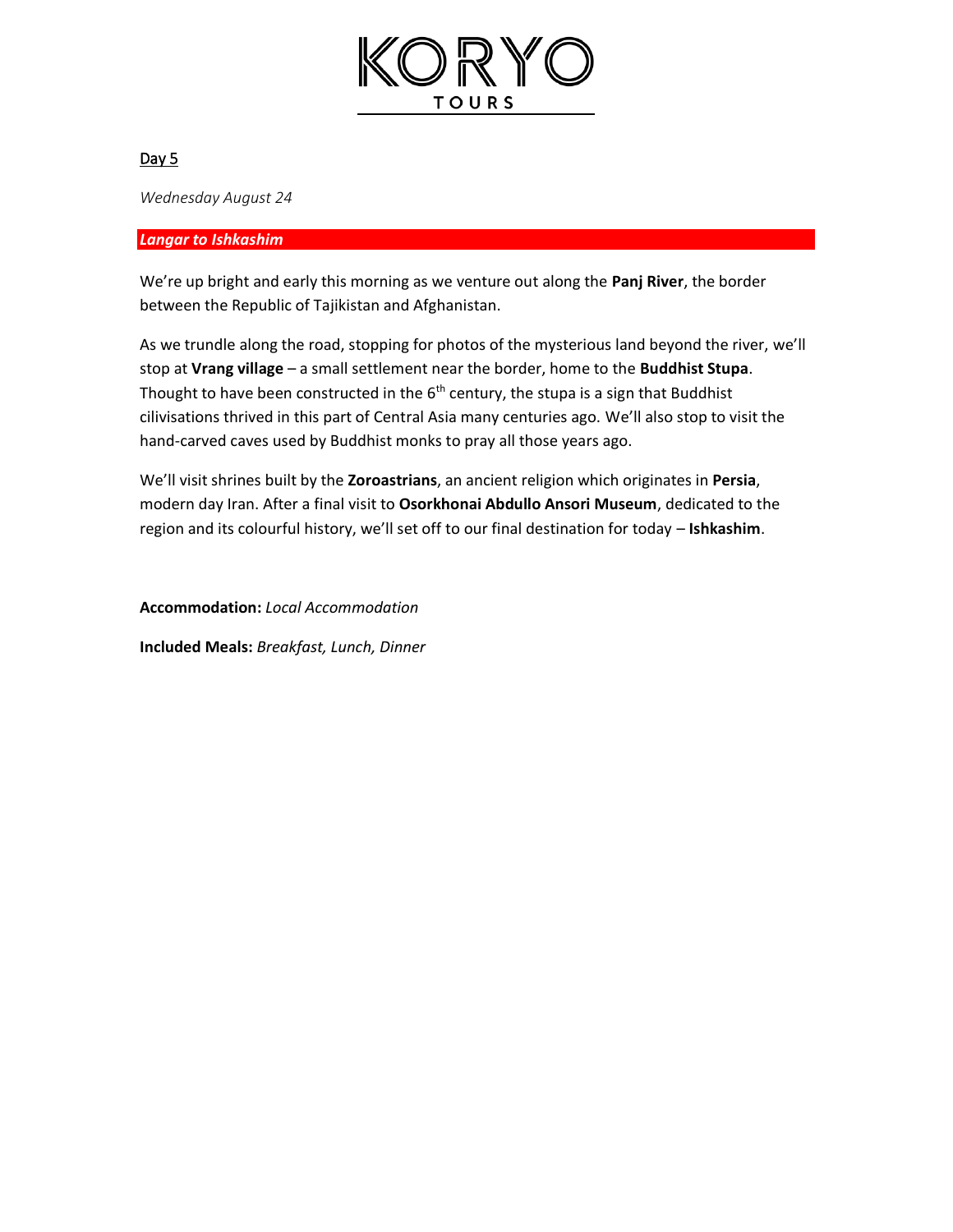

*Thursday August 25*

#### *Ishkashim to Khorogh*

Today we'll complete our loop through the mighty Pamir region of southern Tajikistan as we'll return for an extended stay at the city of **Khorogh**.

However, before we arrive in the city, there's still plenty to do. Our day begins with a visit to the **Ishkashim Bazaar** where we'll have a chance to mingle with locals as we venture into the local bazaar where Tajiks trade various goods with one another, creating a buzz of activity in this far flung corner of Tajikistan.

In case you've not bought enough local goods, we'll make our way to the **Afghan-Tajik crossborder market** where Tajiks and Afghans buy and sell across the border with remarkably little restriction. So, if you're looking to tick Afghanistan off your list, this may be the place to do it!

Next up, the ancient **Kakha Fortress**. The ruins of this huge defensive complex sits on the side of a mountain overlooking the Panj river. The area has been used as a defensive settlement since the  $2^{nd}$  Century BCE; some theorized that the fortress was built to defend caravans traversing the vital silk road which passed through this region for centuries.

Our final stop before Khorogh is the calcium-filled **Garm Chashma Hot Spa**. This natural spring is made up of numerous pools, all stained light blue by the high calcium content.

After exploring this natural wonder, we'll depart and make our way, once again, to the city of **Khorogh** where we'll check in to our hotel to get some rest before exploring the city tomorrow.

**Accommodation:** *Hotel Zafar*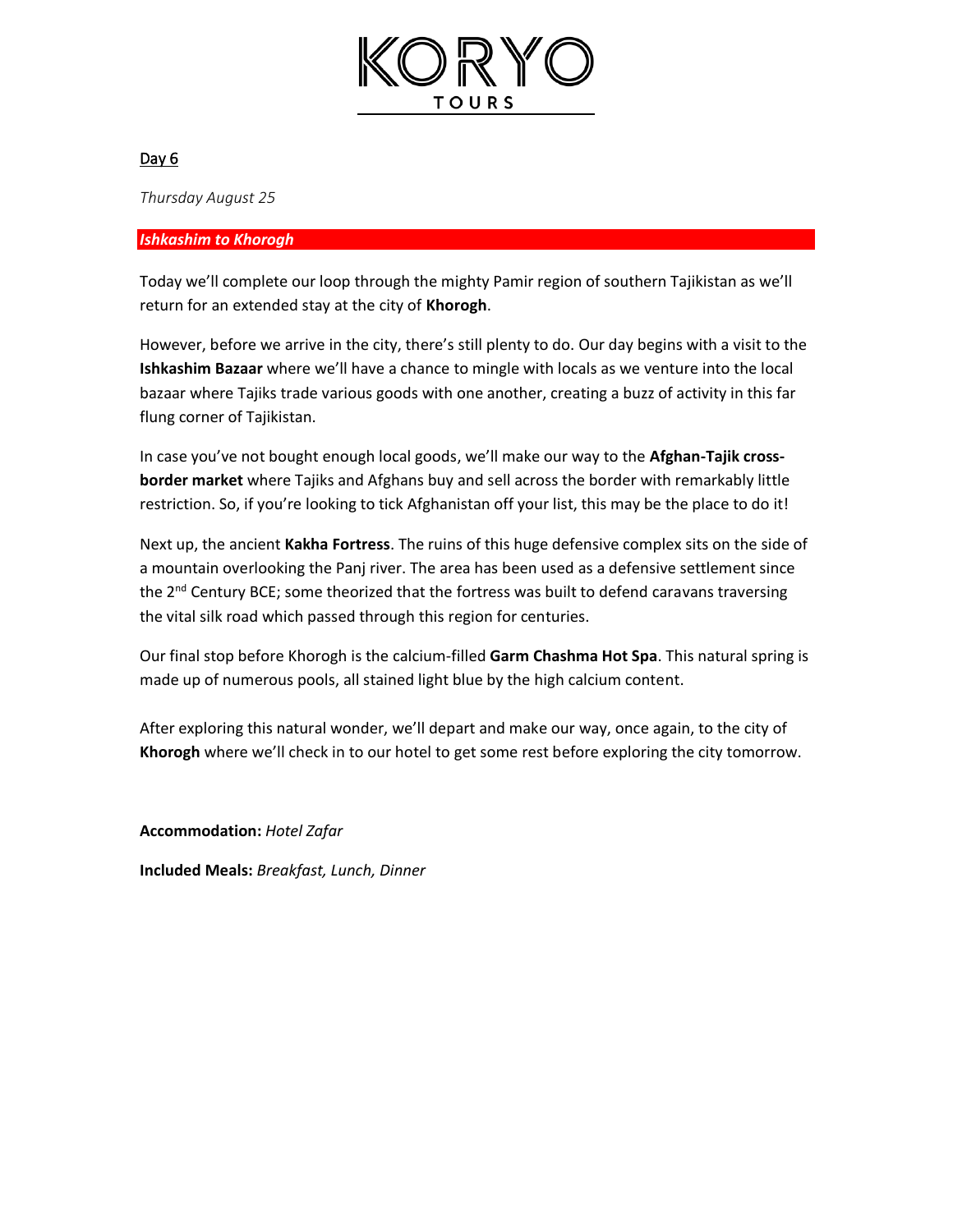

*Friday August 26*

#### *Khorogh City Tour*

Today we have a welcome change to our adventure as we'll set out on foot to explore the beautiful city in which we spent the night. The city of **Khorogh**.

Today it's off to a more leisurely pace with a visit to **Khorogh Bazaar**. The bazaar is a typical Central Asian market crammed with fresh fruit, vegetables, milk products and various other wares. Not commonly visited by tourists, we may be as much a spectacle to the locals as the colourful traders are to us.

Following our market visit, we'll call at the **Ismaili Jamatkhana Centre** not only an architectural delight but the centre for Isma'ilism in the region. Once inside the Ismaili Centre, we will learn a little more about this fascinating sub-sect of Shia Islam. We'll also have the unique opportunity to ask their opinion on the recent political change in Afghanistan, clearly visible from the ornate terraced grounds around us.

We head out of the city centre and climb higher as we drive high above Khorogh to visit the beautiful **Botanical Gardens**. A little unkempt, the Khorogh Botanical Gardens were begun in the 1940s as a project of the Soviet Union to observe the survival rate of plants at altitude and the associated climatic conditions. Not only do the gardens now boast of over 2,300 species of trees and plants and a beautiful residence fit for a president, but they also afford mesmerising views over the city.

From the gardens, we make sure to stop for a spot of lunch but not before visiting **Victory Park** and its **Soviet monuments** harking back to a different era in history.

Following lunch you have the choice of staying to relax in Khorogh, exploring a little more of the city or enjoying a drink by the river. If, however, you have the energy there is the option of an **afternoon hike** in some of the surrounding countryside. It is very mountainous, but the views over the surrounding valleys are reward enough.

**Accommodation:** *Hotel Zafar*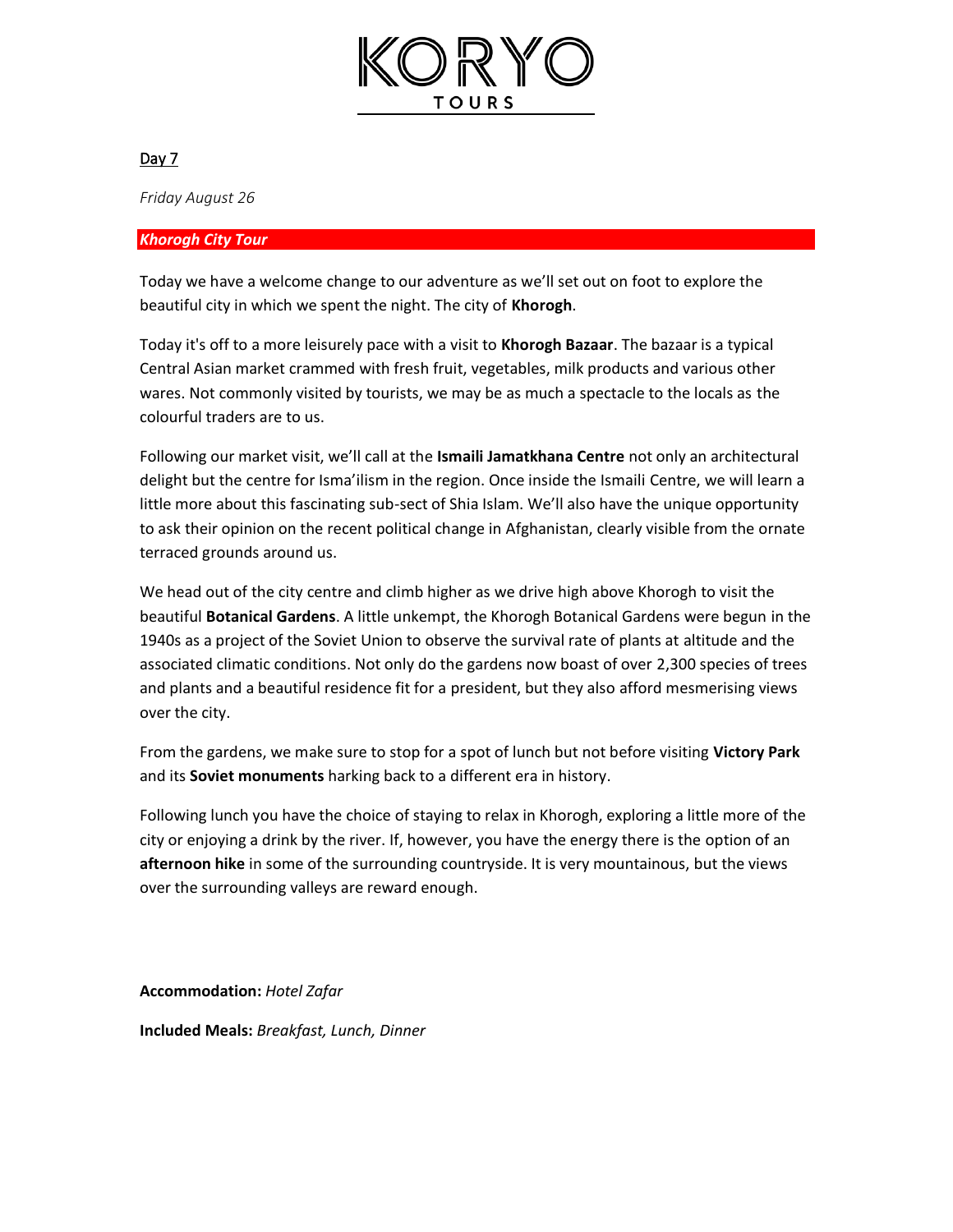

*Saturday August 27*

#### *Drive to Qal'ai Khumb*

As we continue to trace the Panj River, we eventually bid farewell to the Pamir territory and enter Khatlon Province - located in the country's Southeast and one of the least visited parts of Tajikistan.

During the Soviet period, this was also one of the country's poorest regions. We will stop to view towns and cities along the way while looking out for the Soviet architecture dotted around this area. One of these towns is **Shurobod**, where very few changes have taken place since independence was achieved in 1991. Here we will stop here to see impressive mosaics of Lenin that remain on the side of the buildings.

We will also stop at **Kulyab**, the centre of Khatlon province and fourth-biggest town in Tajikistan. Kulyab has a history stretching back over 2500 years and borders Afghanistan. We will walk around the city, stop in at the **local museum**, and visit the **market** (one of the best ways to mix with the locals and their culture).

Finally, we'll arrive in Qal'ai Khumb.

**Accommodation:** *Karon Palace Hotel*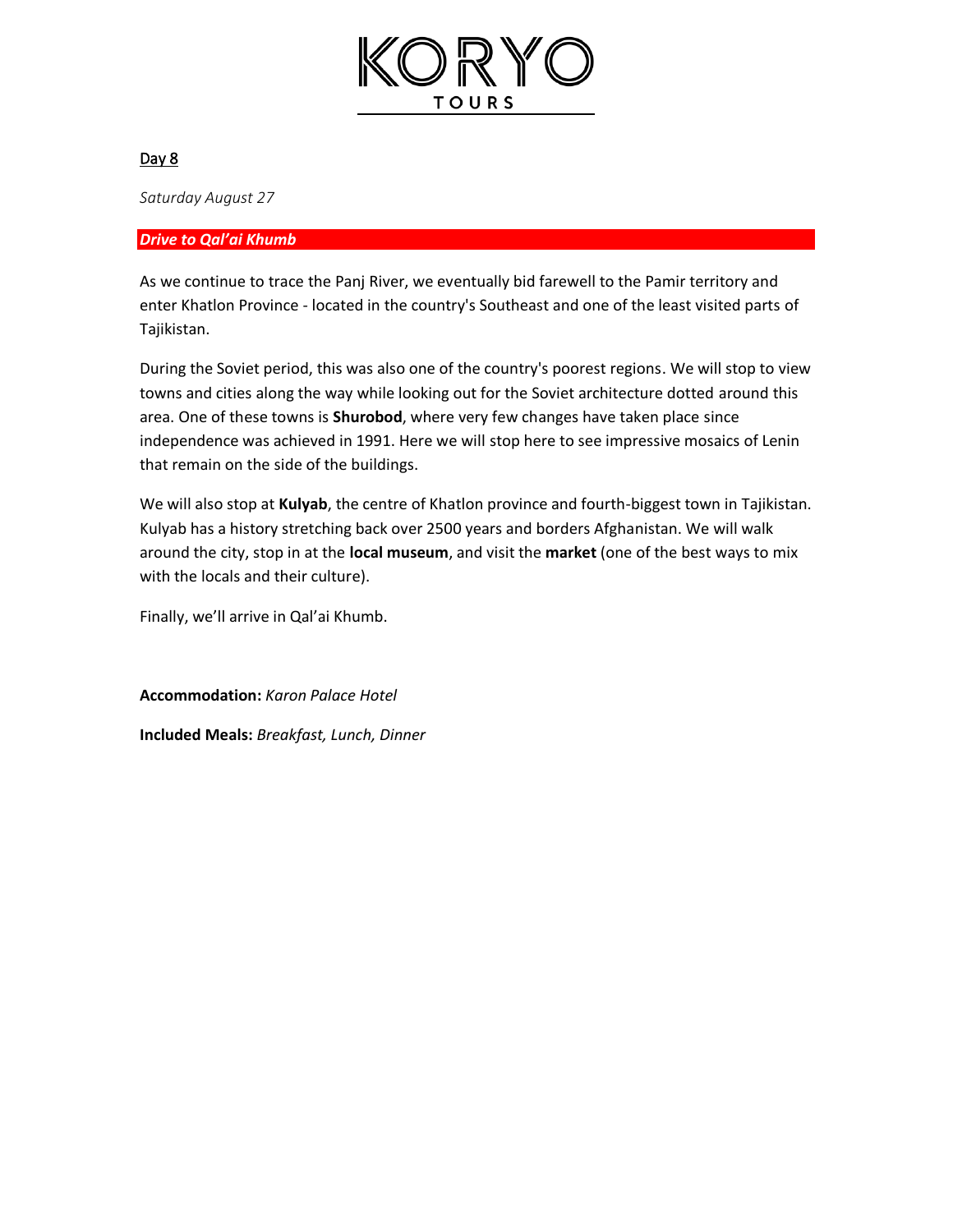

*Sunday August 28*

#### *Drive to Roghun*

Today we have a fascinating drive lined up. Leaving **Qal'ai Khumb**, we'll head north, on the true M41, peeling away from the Afghan border. The road we take is tough, on a route closed for much of the year. As the winter snow and spring rain makes the route unpassable. The driving will still be challenging and complex, but the scenery is astonishing. Along the way, we will pass over the 3,852-metre high **Khaburabot Pass**. The Russians say unless you take the M41 over the Khaburabot Pass, then you haven't truly travelled the Pamir Highway. We will regularly stop to admire and photograph this most rugged region of Tajikistan.

This route used to be the only way to reach Tajikistan's western region. Built during the Soviet period, the road was almost destroyed during Tajikistan's bloody civil war when Western rebels tried to cut this vital link. As we take the central route, we will pass through some of Tajikistan's poorest regions, but the villages are still lovely, the scenery beautiful, and the local people no less friendly. Journeying along the Obikhingou River we'll pass **Tavildara**, home of the first Tajiks.

Our final visit for the day will be the in-construction **Roghun Dam**. Originally started by the Soviets, construction had been halted until 2017 when construction restarted. We may even get the chance to venture inside this beheamoth, depending on permission.

Finally, we'll arrive at our final accommodation before Dushanbe where we'll get some rest before returning to the capital city.

**Accommodation:** *Local Accommodation*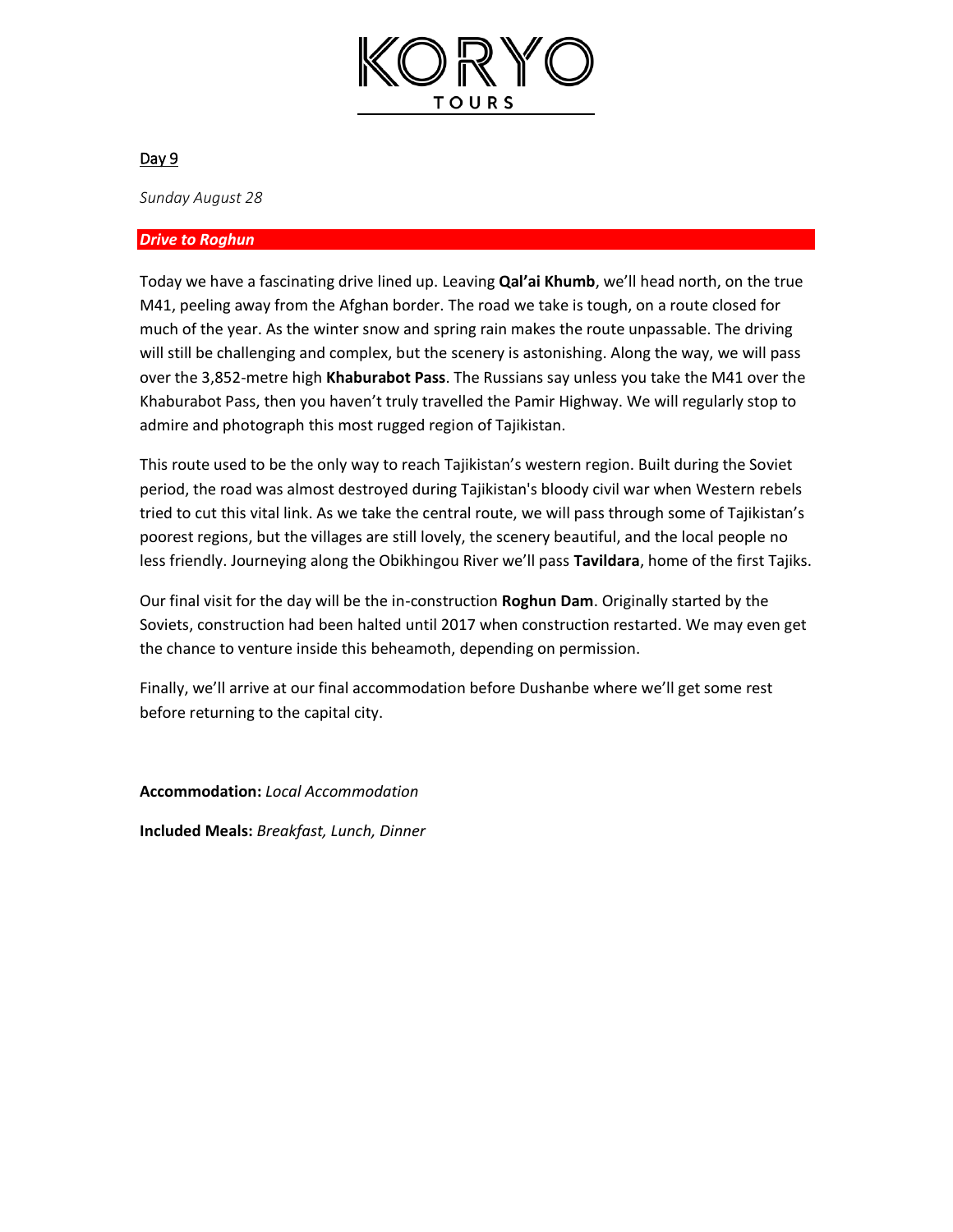

*Sunday August 29*

#### *Return to Dushanbe*

This morning we'll roll back into Tajikistan's capital, **Dushanbe**, ending our Pamir Highway adventure, although today we have a jam-packed itinerary to hit all the highlights this city has to offer.

We will visit **Victory Park** on the hills above Dushanbe where we'll have great views of the city. We will then stop on **Rudaki Street** to walk to **Dushanbe's Central Park**, stopping for photos at the **Monument of Ismaili Somoni** that is situated on the site of the old Lenin statue. Passing Rudaki Park, we will then walk on to the entrance of the **National Museum**, where we will learn a little more about the beautiful country we have been visiting.

After lunch, we will drive to the **Victory tank monument** ("Oslinie Ushi" — "The donkey ears", the local name for this monument), and visit the **botanical gardens**, before finishing our day with a visit to the **world's largest tea house** with its amazingly decadent interior.

There will be some **free time** in the afternoon where you are welcome to join your tour leader on a **walking tour** of Dushanbe catching a few of the hidden Soviet Gems as well as other historical spots. Those who don't wish to join can enjoy a spot of last-minute shopping, a welcome coffee or an afternoon relax.

**Accommodation:** *Hotel Vatan*